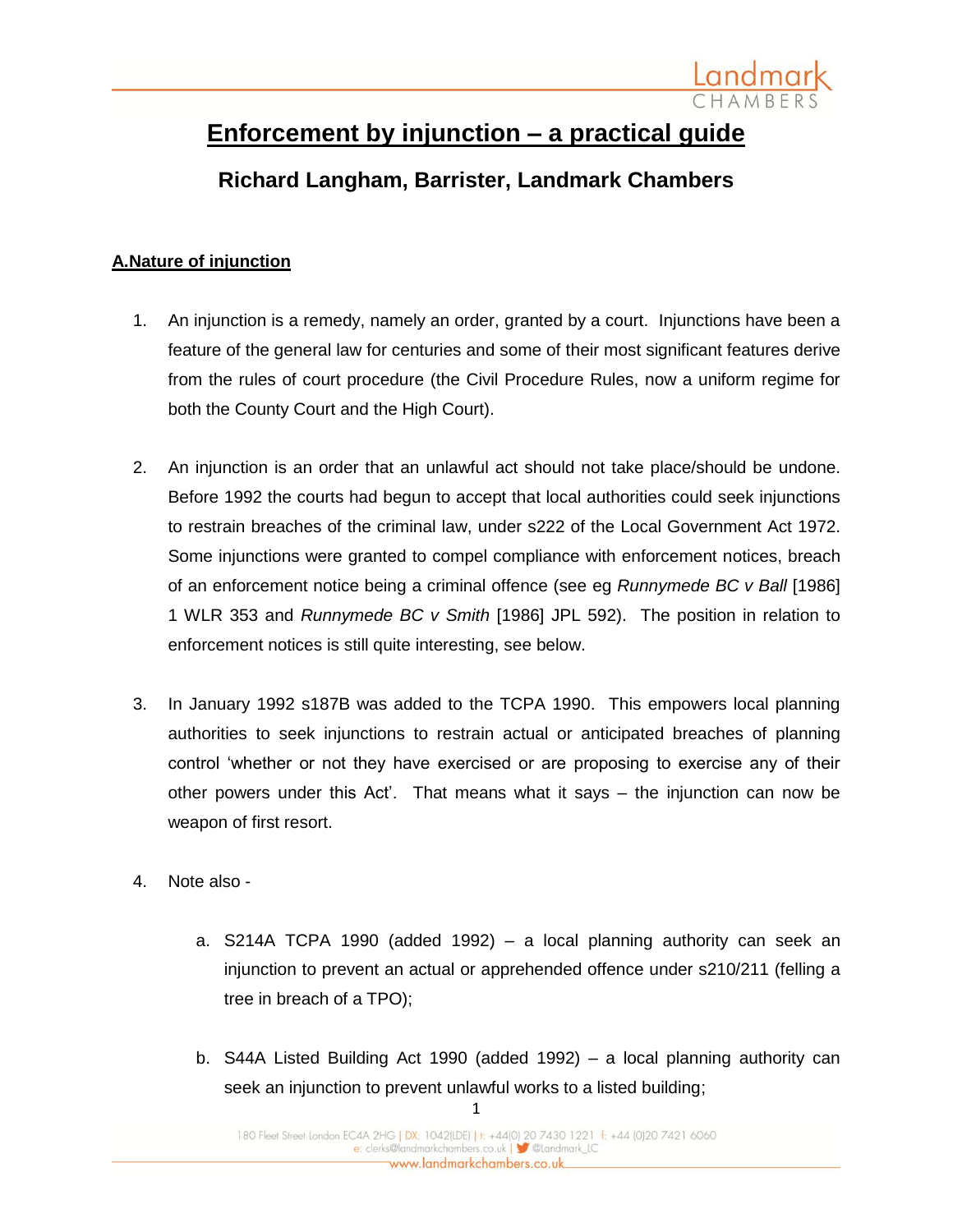

- c. S106(5) TCPA 1990 (substituted 1991) a local planning authority can seek an injunction to enforce a section 106 agreement (which involves neither a criminal offence nor a breach of planning control).
- 5. I am going to concentrate on s187B injunctions, although a good deal of what I say applies to injunctions of any kind.

#### Enforcing an enforcement notice under s187B

- 6. S187B is about restraining breaches of planning control. 'Breach of planning control' is defined in s171A as carrying out development without planning permission or failing to comply with a condition or limitation subject to which planning permission has been granted. S187B injunctions are often sought to enforce compliance with enforcement notices (injunctions have a lot of advantages over prosecution or direct action) and 'restraining' a breach of planning control can include requiring positive steps, eg demolition (*Croydon LBC v Gladden* [1994] 1 PLR 30). However failure to do something required by an enforcement notice may not involve a breach of planning control (eg reseeding), see *Broadland DC v Trott* [2011] EWCA 301. In such a case the local planning authority will still have to rely on s222 LGA 1972.
- 7. There are a couple of other interesting points about the relationship between s187B and enforcement notices, viz
	- a. What if an enforcement notice wrongly alleges that something involves a breach of planning control but there is no appeal? *Buckinghamshire CC* v *NW Estates*  [2003] 3 PLR 46 confirms that s285 operates according to its terms in injunction proceedings. Does this mean that an enforcement notice can effectively create a breach of planning control for the purposes of s187B?
	- b. Suppose an enforcement notice requires the demolition of a building within 6 months. Does the presence of the building during this period constitute a breach of planning control?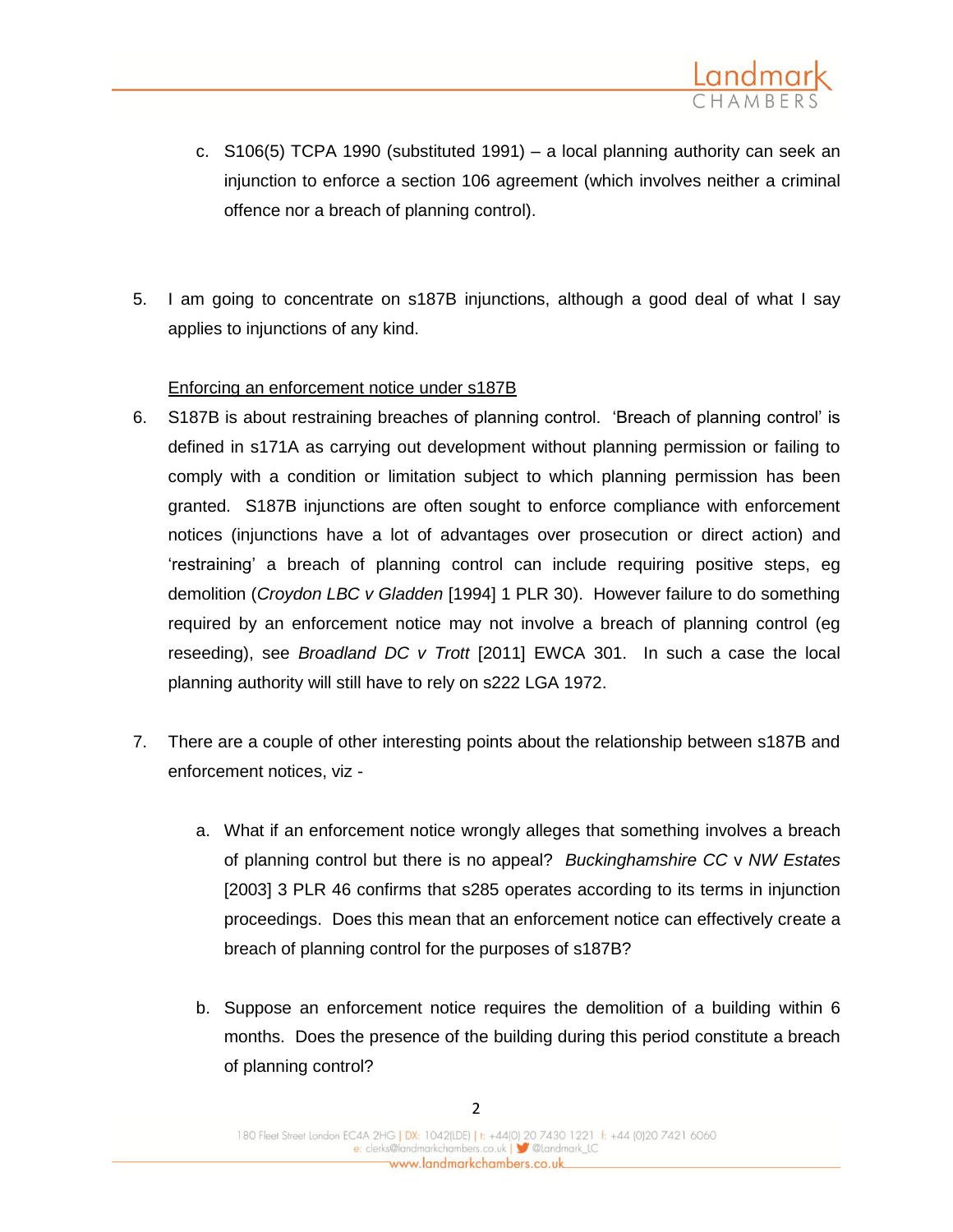

#### **B. Interim and final injunctions**

- 8. A married footballer hears that someone has been telling the tabloid press about his errant activities. He considers that publication of this information would be unlawful because it would violate his Article 8 right to privacy and he wants to prevent this.
- 9. The civil courts exist to resolve disputes. All court proceedings and remedies therefore require a *claim* to have been started by a *claimant* against one or more *defendants*. A claim will eventually be determined at a *trial*. The footballer needs to start a claim asking for a permanent (or *final*) injunction preventing publication, to be granted at the trial.
- 10. A trial will probably not take place for 12-18 months. If the information is published in the meantime, the privacy/confidentiality of the information will be lost. The footballer will be entitled to damages but will consider that these would not be an adequate remedy, just like Mr Moseley did not. Having made his claim he will therefore ask the court to make an *interim* injunction, to prevent publication in the interim period, ie 'until trial or further order'. Such injunctions used to be known as *interlocutory* injunctions, and are still sometimes (wrongly) so called. He will have to give an undertaking in damages (see below). All the recent super injunctions have been interim injunctions.
- 11. The great advantage of an interim injunction is that it is (i) quick, (ii) likely to be effective and (iii) pre-emptive. As to (i) see further below. As to (ii), very few people dare to breach an injunction (and see further below). As to (iii), in many contexts there is no alternative pre-emptive remedy. This is notably true of planning: none of the other enforcement remedies really operates pre-emptively (a stop notice assumes an enforcement notice which requires a breach to have occurred).
- 12. Statistically most s187B injunctions are interim injunctions. Although in all cases claims will have been started, most never get to trial. If an interim injunction has been granted the developer often just gives up - or he gets planning permission, meaning that the development will no longer be in breach of planning control.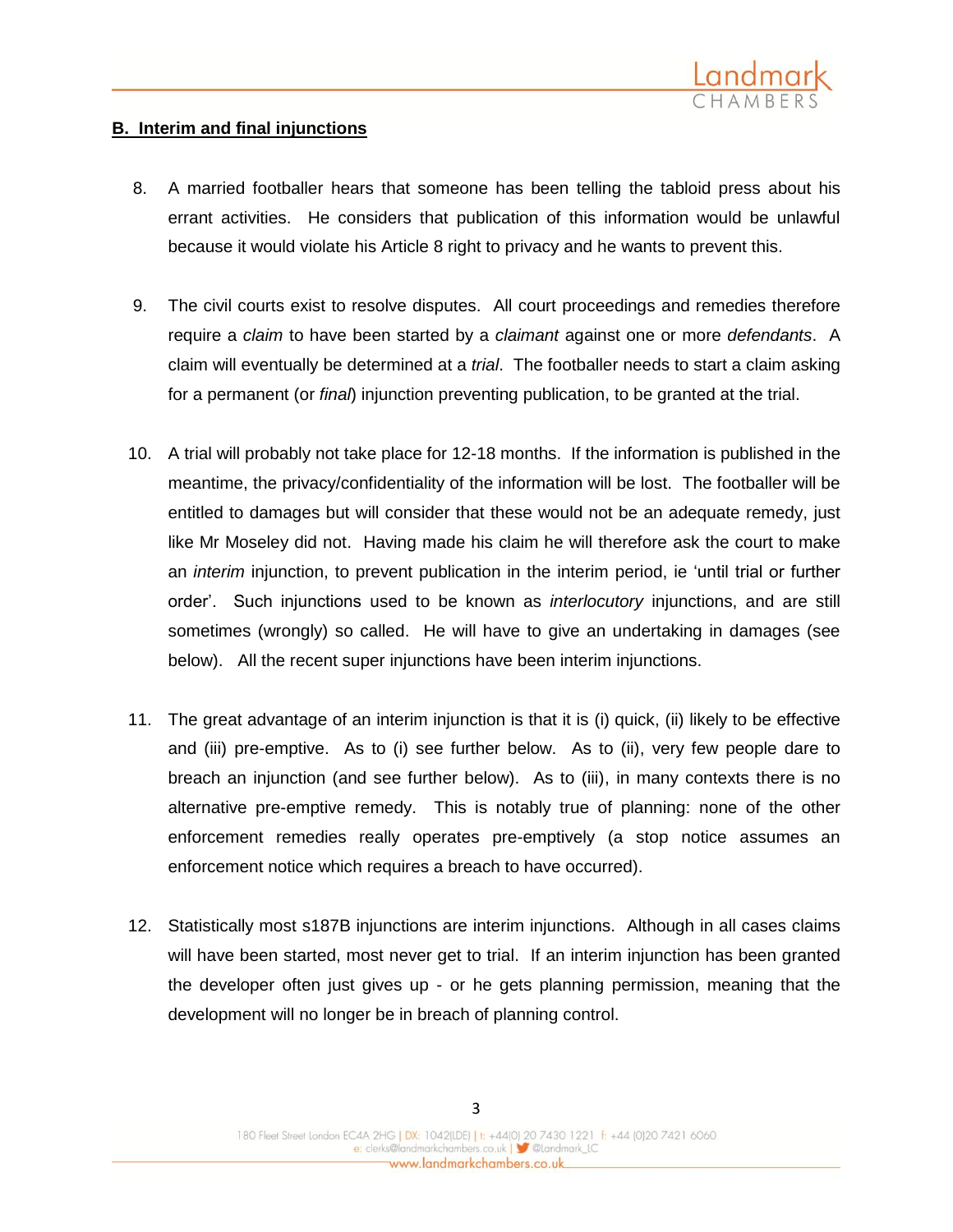

#### **C. More about interim injunctions**

#### Invariably negative

13. The essential purpose of an interim injunction is to prevent the trial from being frustrated by some action which has not yet occurred - ie to preserve the status quo. If the offending development has already taken place, it is virtually certain that an interim injunction to require its removal will not be granted. Interim injunctions are invariably negative and relatively unambitious.

#### Quick and very quick

- 14. The normal procedure is that, having started its claim, the claimant *issues* an application asking the court to make an interim injunction - which he *serves on* (= sends to, see further below) the defendant(s). When the application is issued the court fixes a date for the interim injunction hearing, which is usually 2-3 weeks hence.
- 15. In appropriate cases, however, the court will be prepared to make an interim injunction more or less at once, including at night and over week ends, and even if no warning has been given to the defendant(s) (ie *without notice,* previously *ex parte*): there is always a High Court judge available for this purpose. The judge will only entertain such an application if he is satisfied that it cannot be made in the normal way: such an application should therefore only be made if there is an immediate threat that the development will take place or an immediate threat if the defendant is warned of the application.
- 16. The courts do not like making orders where they have only heard one side of a story. Any injunction made without notice will therefore only last for a couple of days. A further hearing will then be held at which both sides can argue over whether the injunction should be continued until trial.

#### Issues at interim stage

17. The general law says that, when a court is being asked to make an interim injunction, the issues are: is there a triable issue? what does balance of convenience require? and would damages be an adequate remedy?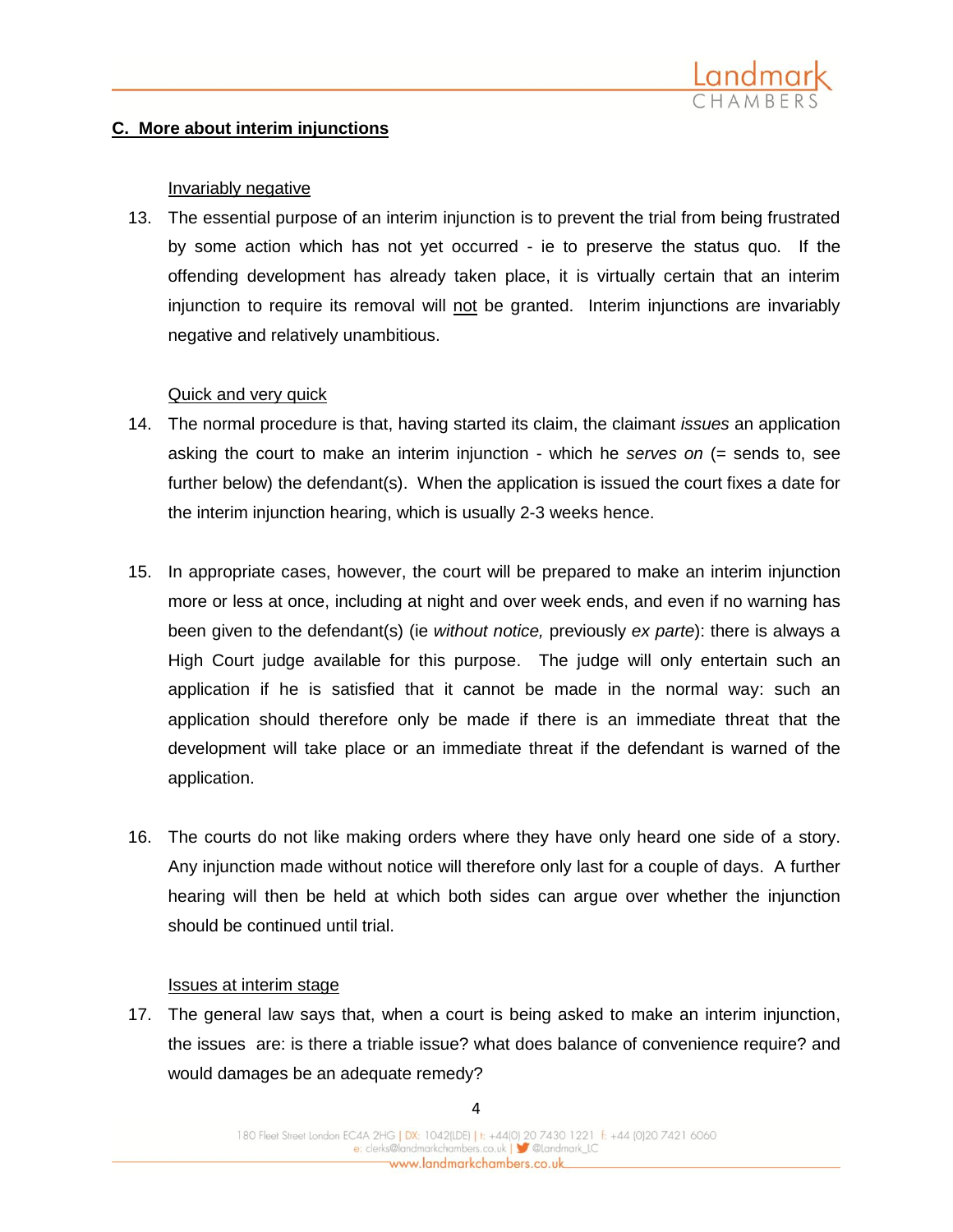

18. I deal with triable issues and damages below. The reality in planning cases is that, where arguably unlawful development is threatened, it is almost always better to prevent it from happening until a trial can take place (by making an interim injunction) than to allow it to happen, thereby presenting the local planning authority with a fait accompli (by not making an interim injunction). A defendant is likely to have a hard time persuading a court that he should be free to carry out arguably unlawful development. This means that there are normally only two issues at the interim stage: is development actually being threatened? and, if so, will it involve a breach of planning control? The former is often a real issue – a local planning authority will often suspect that something unpleasant is about to happen on a site, but may have difficulty proving that there is a real threat. The courts do not act unnecessarily and do not make injunctions just to be on the safe side. I am not aware of any judicial authority on what degree of threat is required (probably because you hardly ever get a judgment on an interim application and, even if you do, it is never reported).

#### Undertaking in damages

**19.** The normal rule is that the party getting an interim injunction must give an *undertaking in damages* (sometime referred to as a *cross undertaking*) – ie he promises that he will pay damages to the defendant if it turns out at trial that the interim injunction should not have been made. This is a fairly powerful disincentive in cases brought by private individuals/bodies. So far as public authorities acting to enforce the general law are concerned, the theory is that the court has a discretion not to require an undertaking in damages. However local planning authorities never give undertakings in damages in planning injunction cases and I have never known a defendant to take a point on this (*I*  might, however, if there was some real doubt about whether the activity in question was in breach of planning control).

## **D. The final injunction**

**20.** The issues at a s187B trial are often quite different from what they were/would have been at the interim stage.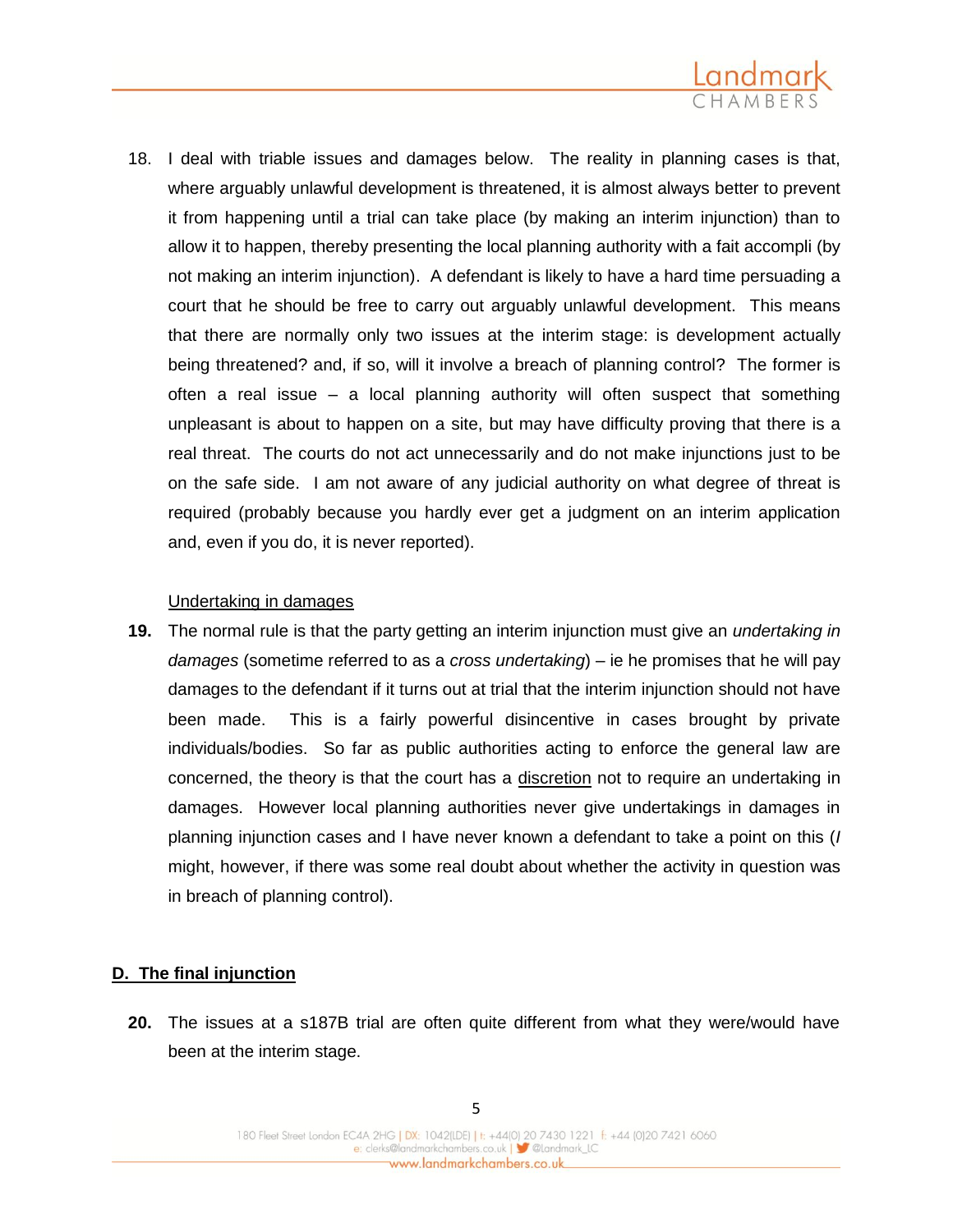

- 21. A trial will most commonly be needed where the unlawful development has taken place (ie the developer has acted before the local planning authority could get an interim injunction) and the authority wants a *mandatory* (ie positive) injunction to remove it.
- 22. Mandatory injunctions often raise questions of hardship.
- 23. Is quite likely that something will have happened in terms of a planning application/enforcement notice since the claim was started. The developer may have made an application, which will presumably have been refused. In any event the local planning authority ought to have served an enforcement notice, if only to prevent immunity from being acquired. An appeal may be pending, or there may already be a negative decision from the Secretary of State.
- 24. The nature of the court's task at trial was analysed by the Court of Appeal and the House of Lords at some length in *South Buckinghamshire DC v Porter* [2003] 2 AC 558. The theoretical position which results was summarised in *Davies v Tonbridge* [2004] EWCA 194 at paragraph 34 as follows -
	- 1) 'section 187B confers on the courts an original and discretionary, not a supervisory, jurisdiction, so that a defendant seeking to resist injunctive relief is not restricted to judicial review grounds;
	- 2) 'it is questionable whether Article 8 adds anything to the existing equitable duty of a court in the exercise of its discretion under section 187B;
	- 3) 'the jurisdiction is to be exercised with due regard to the purpose for which was conferred, namely to restrain breaches of planning control, and flagrant and prolonged defiance by a defendant of the relevant planning controls and procedures may weigh heavily in favour of injunctive relief;
	- 4) 'however, it is inherent in the injunctive remedy that its grant depends on a court's judgment of all the circumstances of the case;
	- 5) 'although a court would not examine matters of planning policy and judgment, since those lay within the exclusive purview of the responsible local planning authority, it will consider whether, and the extent to which, the local planning authority has taken account of the personal circumstances of the defendant and any hardship that injunctive relief might cause, and it is not obliged to grant relief simply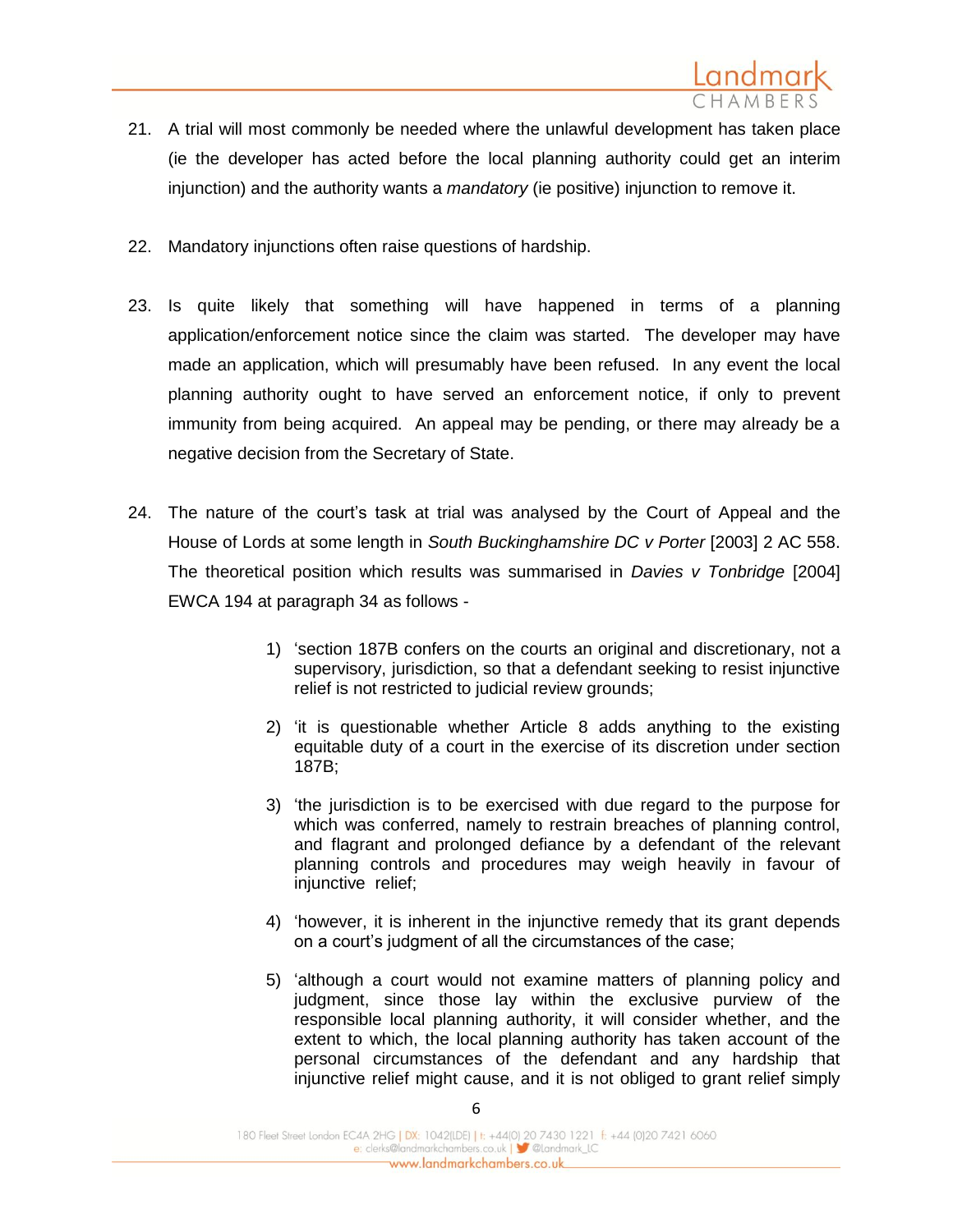

because a planning authority considered it necessary or expedient to restrain a planning breach;

- 6) 'having had regard to all the circumstances of the case, the court will only grant an injunction where it is just and proportionate to do so, taking account, inter alia, of the rights of the person or persons against whom injunctive relief is sought, and of whether it is relief with which that person or persons can and reasonably ought to comply.'
- 25. The real point about *Porter* and the emphasis on discretion is that the court is free *not* to grant an injunction even though a clear breach of planning control has taken place. Since not granting an injunction will mean that the offending development will remain, it is much the same as granting planning permission (despite what is said in *Porter* paragraph 72). A local planning authority might be reluctant to prosecute for failure to comply with an enforcement notice (assuming one is in place) if a court has just refused to make an injunction.
- 26. The practical upshot is that potential issues at trial (ie the 'triable issues', see above) will be (i) is the offending action/activity a breach of planning control? (ii) if it is, and if an application has been made or an enforcement notice served, is there a prospect that it will get retrospective planning permission from the Secretary of State? (iii) what harm is the development doing? and (iv) what hardship/interference with human rights will be caused if the injunction is made?

#### Propsects of planning permission

27. Quite often a trial takes place while an appeal to the Secretary of State is pending. The mere fact that a defendant has made an application for planning permission is not a reason not to grant injunction (*Connors v Reigate and Banstead BC* 7.10.99). However, where there is a real prospect that planning permission will be granted by the Secretary of State, the court will take this into account (*Porter* paragraph 31 and 100), almost certainly by not making an injunction which requires the removal of the development before the Secretary of State's decision is known. Where this kind of argument is raised it is hard to avoid having a quasi planning inquiry in the High Court (see *South Cambs DC v Price* [2008] EWHC 1234 and *Broxbourne BC v Robb* [2011] EWHC 1626), despite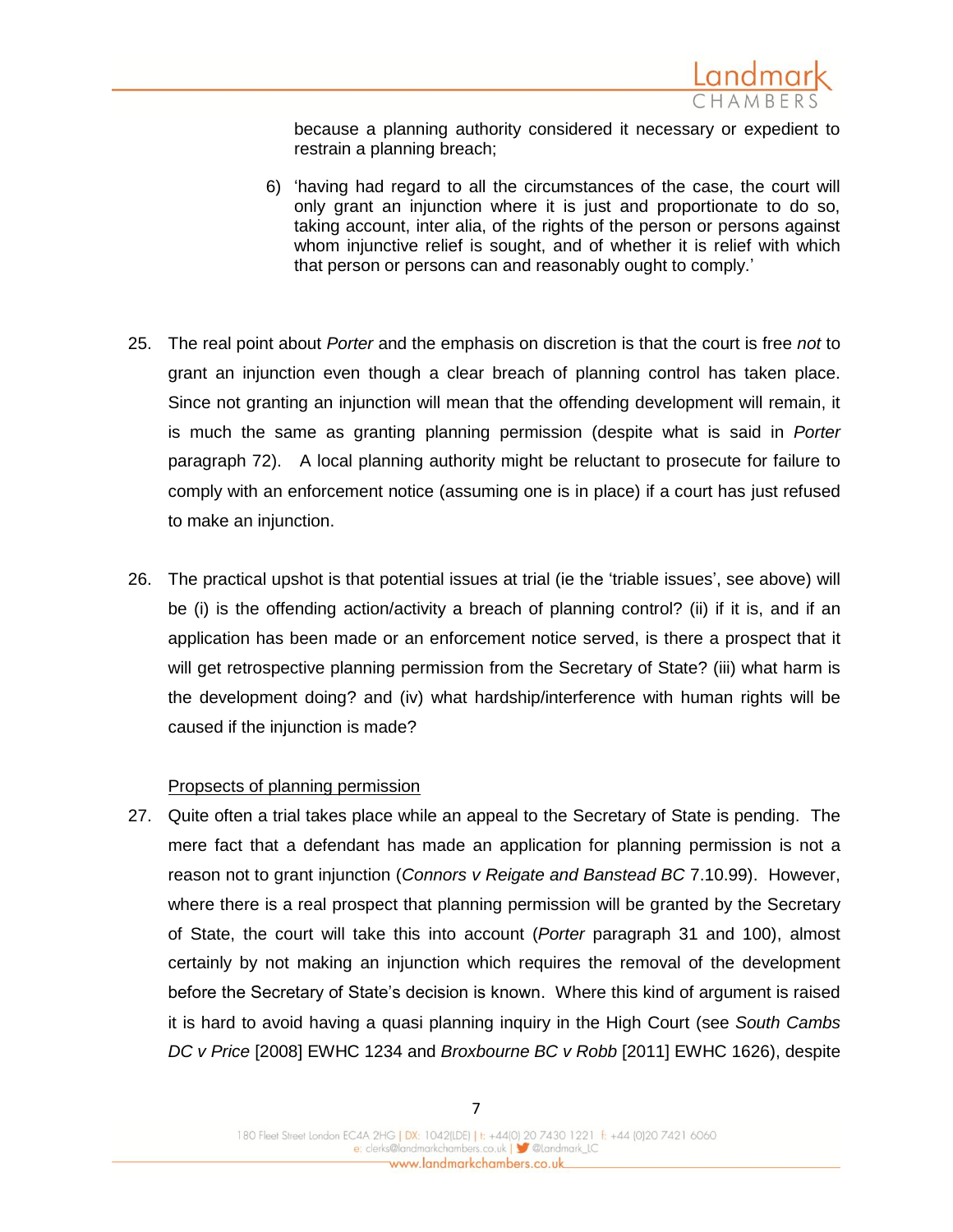

the fact that judges hate being asked to second guess Inspectors (see eg *Wychavon DC v Rafferty* [2006] EWHC 628).

28. On the other hand, where there is a recent decision of the Secretary of State refusing planning permission/upholding an enforcement notice, this deserves 'judicial loyalty' (*Davies v Tonbridge & Malling BC* supra).

#### Harm

29. This includes the fact that planning laws should be obeyed, rather than breached (*Davies v Tonbridge* supra). But this is a factor in every case and is not decisive.

#### Local planning authority decision to seek injunction

30. A related point is that, if a local planning authority has carefully considered the questions of hardship and interference with human rights when deciding to apply for an injunction, this will normally 'weigh heavily' in favour of grant of an injunction (see *Porter* paragraph 31).

#### Hardship and human rights

31. Hardship arguments will really only get anywhere if the effect of the injunction will be to deprive someone of his home and therefore interfere with his Article 8 rights. *Any* negative planning decision/injunction will almost invariably interfere with a defendant's enjoyment of his property and therefore his rights under Article 1 of Protocol 1, but this interference is much easier to justify.

#### **E. Some other points applicable to both interim and final injunctions**

#### Available against persons unknown

32. An injunction operates *in personam*, ie against the persons listed as defendants (cf an enforcement notice). CPR 8APD paragraph 20 allows injunctions to be made against persons unknown, but it seems to contemplate identifiable individuals who will not give their names (it talks about describing them, eg by reference to a photograph etc, sufficiently clearly 'to enable the defendant to be served with the proceedings'). *South*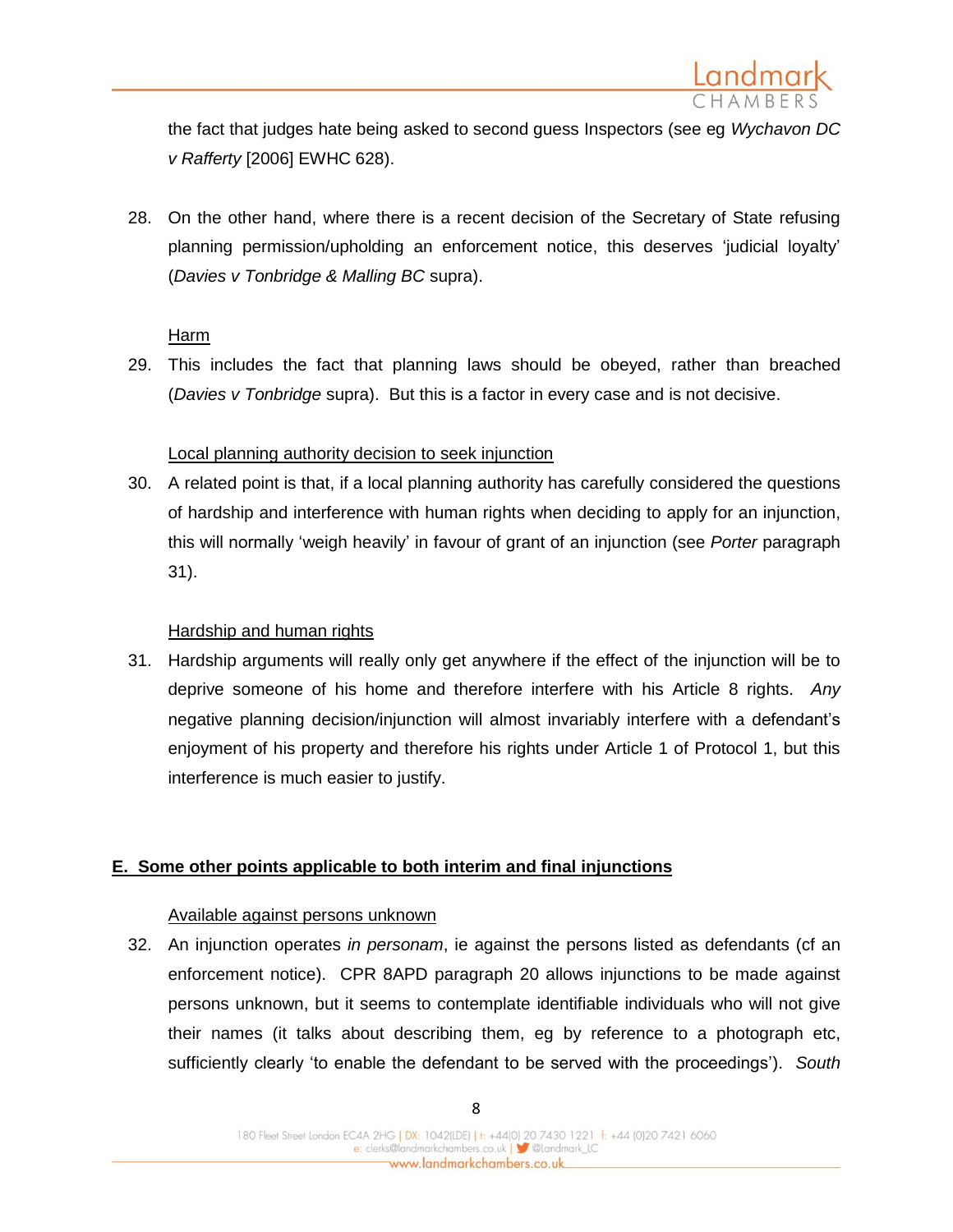

*Cambridgeshire DC v Persons Unknown* [2004] EWCA 1280 holds that, in appropriate cases, an injunction can be made against unidentifiable individuals, albeit that an attempt should be made to describe them as precisely as possible. The practical effect is that the injunction can be breached by anyone and so effectively binds the land concerned.

33. You cannot have a mandatory injunction against persons unknown.

#### Application to vary injunction

34. A defendant can apply to the court to have an injunction varied or lifted at any time. Any injunction must inform defendants of this right. This applies even to final injunctions: by the time these are actually made (at the end of the trial) you might have thought that the litigation was finished.

#### **Service**

- 35. '*Service*' is the lawyers' term for the process of one party informing the other parties that an application/claim has been made to the court or that the court has made an injunction etc.
- 36. Court rules specify how an application to the court/claim has to be served (CPR 6 posting to an address provided by a party, to his solicitor or to his last known residential address will suffice). Surprisingly there is no very clear rule about how an injunction has to be served (see only RSC O.45r.7, which is dealing with enforcement, not service), but the clear understanding is that, if a unrepresented defendant is not present in court when an injunction is made, it must be handed to a him (*personal service*).
- 37. If the claimant cannot achieve the above he must ask the court to sanction some other method of service (an order for *substituted service*). Nailing an injunction in a clear plastic envelope to a stake at entrance to a site is a common form of substituted service.
- **38.** Issues about service usually only arise at the interim stage, when defendants may well not have lawyers and be hard to find (unregistered landowners, persons unknown). By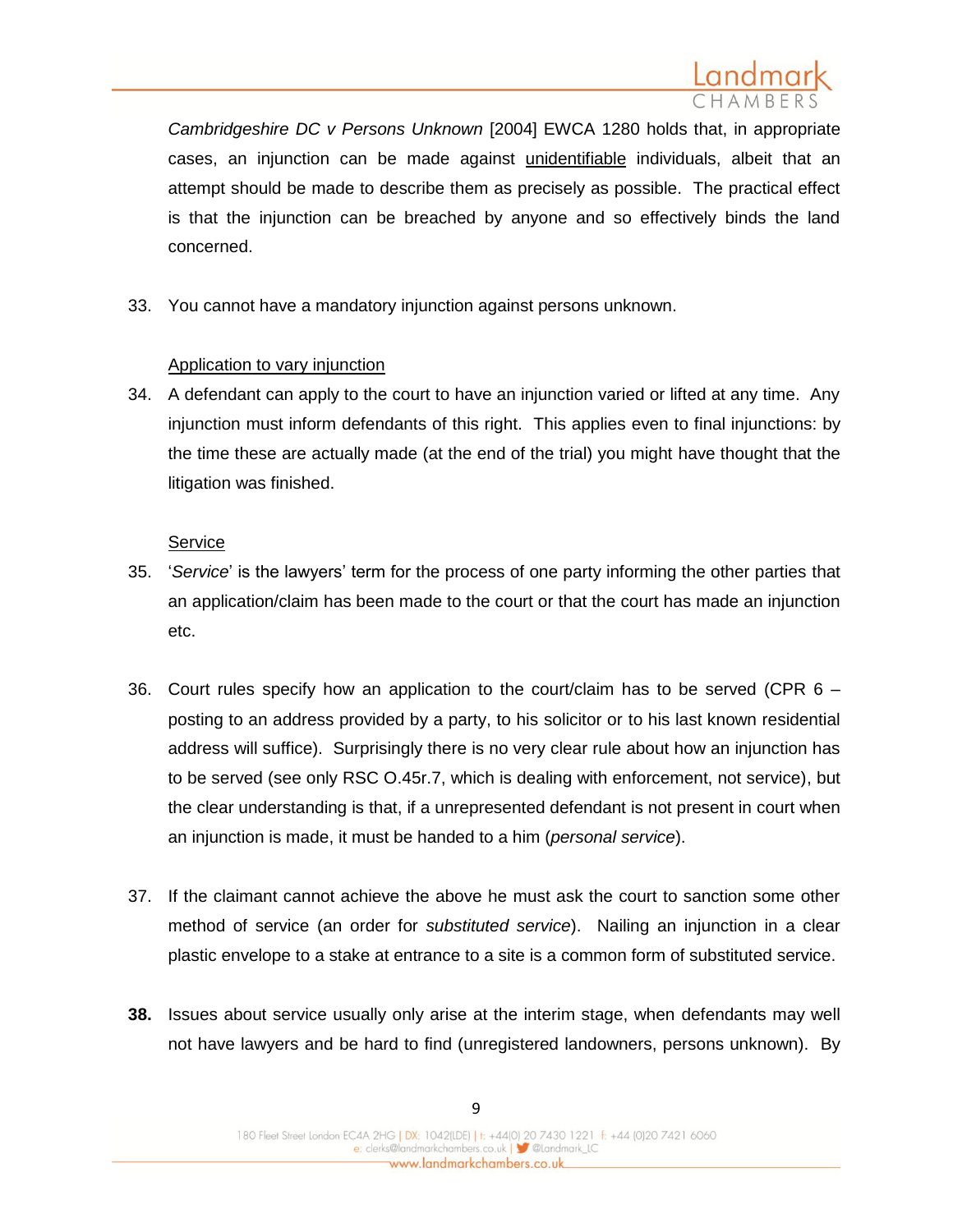

the time a trial takes place the local planning authority will invariably know how to make contact with the important defendants.

#### Challenge to decision to start s187B claim

39. A defendant who cannot sensibly deny that what he is doing is in breach of planning control may seek to challenge the local planning authority's decision to start injunction proceedings on public law grounds. It is accepted that such a challenge can be made in the injunction proceedings – the defendant does not have to start a separate judicial review (*R v Basildon BC ex p Clarke* [1996] JPL 866, *Porter* paragraph 27, *South Cambs DC v Gammell* [2008] EWCA 1159, paragraphs 30 and 33). If it is shown that the local planning authority did not go through the correct procedures when making its decision (eg the officer who purported to authorise the proceedings was not empowered under the standing orders to do so), the authority will not be able to proceed (see *Kirklees MBC v Brook* [2005] 2 PLR 40). However, the position is different if the challenge alleges a failure to take into account a material consideration, or even a statutory duty. There is quite alot of law on what local planning authorities have to take into account/investigate before deciding to take enforcement action, especially action which may involve hardship/interference with human rights (*R v Wealden DC ex p Wales* [1997] JPL 65, *R v Kerrier DC ex p Uzell* 71 P&CR 566, *South Cambs DC v Gammell* supra). In injunction proceedings, where the court itself decides whether to make an order, any failure by the authority to take into account a relevant consideration can be remedied by the court taking the consideration into account itself (eg *Broxbourne v Robb* [2011] EWHC 1626). This can be contrasted with a decision to serve a stop notice or to take direct action under s178.

#### **Enforcement of injunction**

40. Deliberate breach of an injunction is a *contempt of court*. If you are in contempt you can expect severe punishment – the default sanction is imprisonment. An injunction must carry a warning to this effect (the *penal notice*). Someone who is in contempt of court is a *contemnor* and has acted *contumaciously*.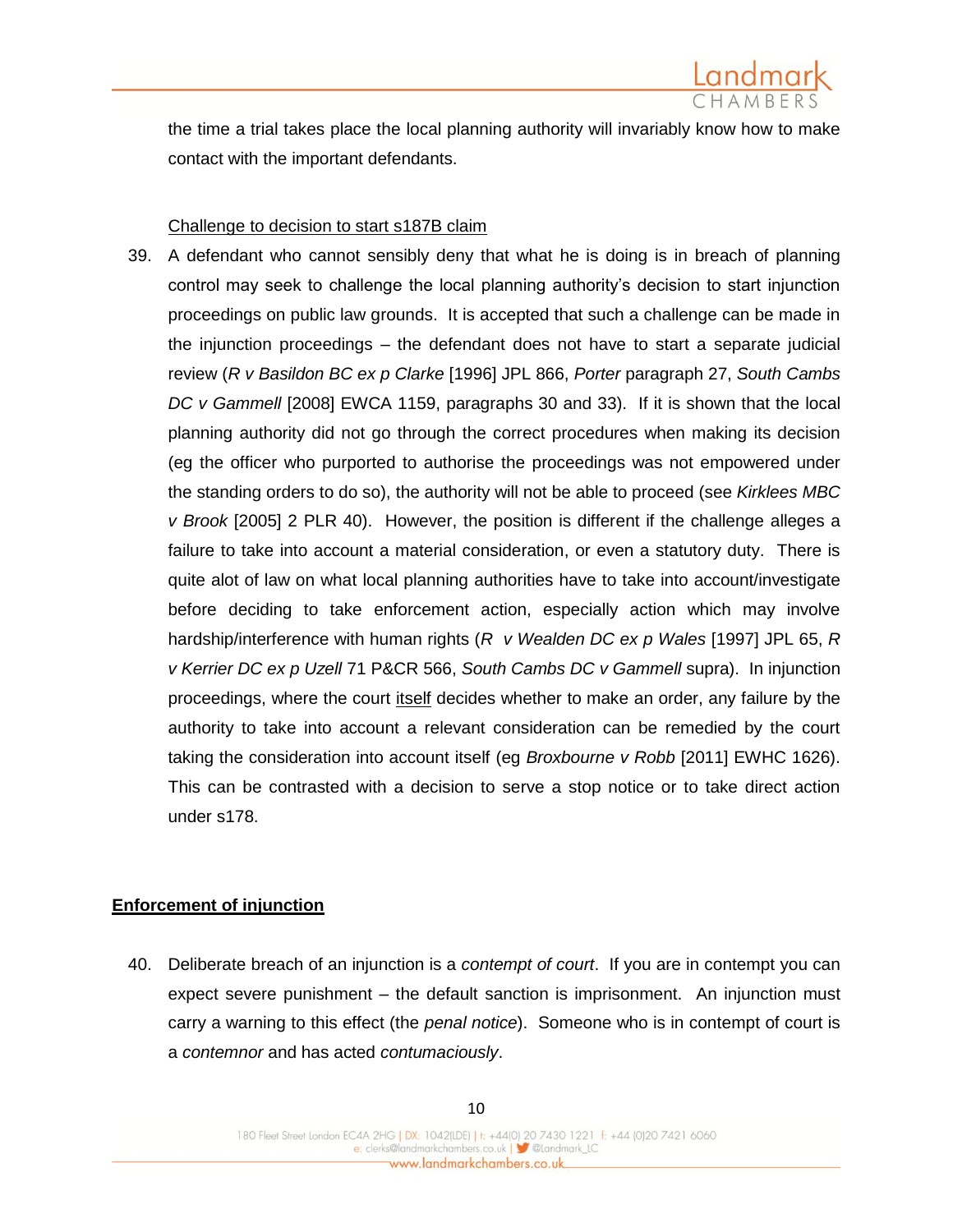

- 41. Proceedings for contempt of court are called *committal* proceedings. Committal applications have separate procedural rules. The gist of all contempts is interference with the administration of justice and the courts take committal application very seriously. High Court judges used to wear their criminal robes for committal applications. The tipstaff turn up with their handcuffs. Committal applications tend to be heard very quickly – within a couple of weeks (cf criminal proceedings) – and the approach is pretty robust. Evidence is written (cf criminal proceedings) although the criminal standard of proof is applied.
- 42. Contempt proceedings can obviously only be taken against an identified individual a 'person unknown' must have become known before he can be committed.

#### Breach

- 43. To breach an injunction an individual must be subject to it (ie be a defendant to the proceedings) and he must do the prohibited act/fail to do the required act. A person also commits a contempt if, though not a defendant himself, he knowingly aids and abets a defendant to breach an injunction.
- 44. If an injunction is made against unidentified persons unknown, anyone becomes subject to it, and breaches it, when he does the act it prohibits etc.

#### **Deliberate**

- 45. The alleged contemnor must actually know of the injunction before he does the offending act. This means being aware of what the injunction prohibits/requires. In theory the alleged contemnor does not need to realise that what he is doing will involve a breach of the injunction.
- 46. Nothing short of actual knowledge will suffice. Proving that the injunction has been delivered personally or sent to lawyers is prima facie sufficient to establish actual knowledge. However the fact that the injunction has been served in accordance with an order for substituted service (posted, displayed on site) will not suffice. In practice this often means that, despite having served the injunction in accordance with an order for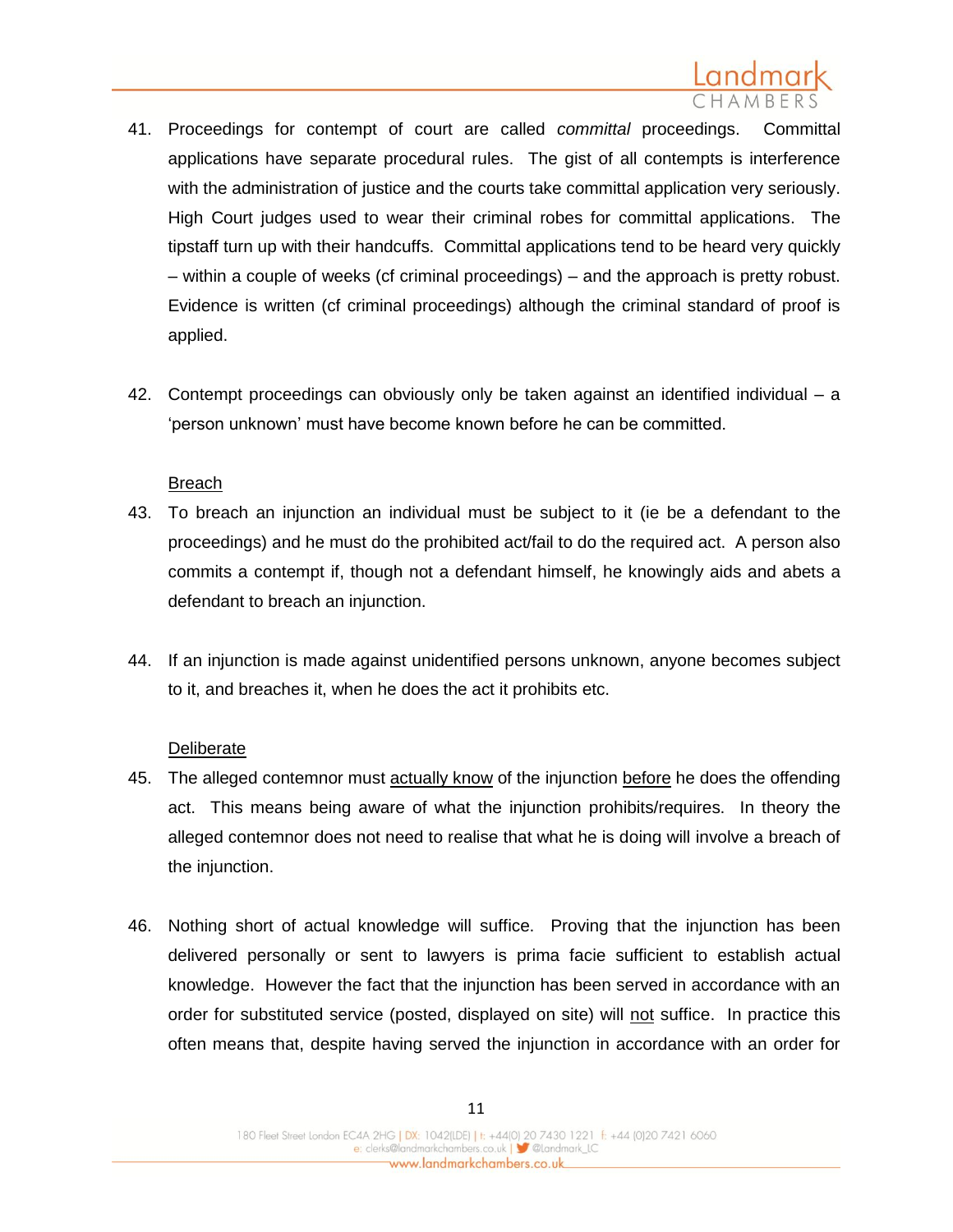substituted service, the local planning authority has to hand the injunction to the alleged contemnor (and preferably explain its terms to him).

#### Application to vary injunction made in the course of contempt proceedings

- 47. Some interesting problems arise where a local planning authority applies to commit a defendant and the defendant wants to carry on breaching the injunction. He may not be able to dispute that he has been in contempt, but what if he applies to have the injunction lifted? He will argue that there should never have been an injunction and that any punishment should be essentially nominal.
- 48. There has been a line of cases dealing with this situation *Mid Beds DC v Brown* [2005] 1 WLR 1460, *South Cambs DC v Gammell* [2006] 1 WLR 658, *King's Lynn Council* v *Smith* [2009] EWHC 2615 and *Broxbourne BC v Robb* [2011] EWHC 1626. The position is that, if a defendant wants to be freed from an injunction, he is expected to apply to vary it as soon as he learns about it. Named defendants will know about an injunction as soon as it is made (indeed they will normally be at the hearing) and they are expected to argue about whether there should be an injunction against them at the outset. But a 'person unknown' may only get to know about the injunction some time afterwards. If he wants to do what the injunction prohibits he is expected to apply to have it varied at once. It is not good enough to wait until contempt proceedings are started. You might think that the approach to whether there should be an injunction (and whether an existing injunction should be varied) should not change according to the time at which an application to vary is made, but the reality is otherwise. If the application to vary is made after a defendant has been knowingly breaching the injunction for a time, the court will be much less likely to grant the variation than if the application had been made as soon as the defendant learned of the injunction. The very fact that a defendant has knowingly breached an injunction becomes a reason for not lifting it.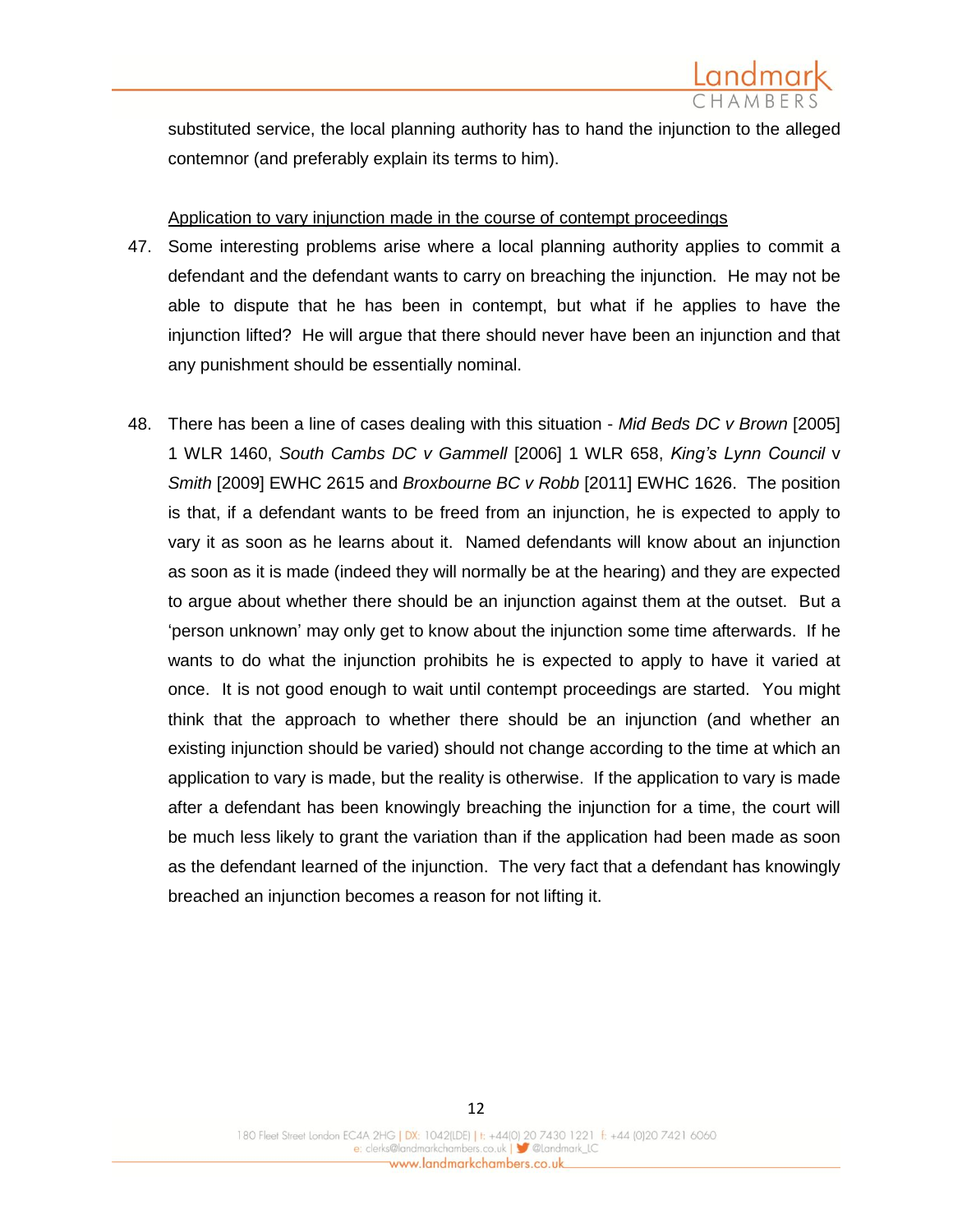

IN THE HIGH COURT OF JUSTICE **COURT OF SALE CLAIM** Claim No. QUEEN'S BENCH DIVISION

The Honourable Mr Justice ... Dated this 10<sup>th</sup> day of November 2011

BORCHESTER DISTRICT COUNCIL **COUNCIL** COUNCIL COUNCIL

and

- 1. WILLIAM GRUNDY
- 2. EDWARD GRUNDY
- 3. PERSONS UNKNOWN

causing or permitting hardcore or other material suitable for use in the creation of hard surfacing to be brought onto or spread on land known at 'Grundy's Field', Ambridge, Borchester ... shown edged in black on the plan attached ('the Site');

causing or permitting the pole barn on the Site to be used for non-agricultural purposes, namely the manufacture and sale of cider

**Defendants** 

## **ORDER FOR AN INJUNCTION**

## **IMPORTANT NOTICE TO DEFENDANTS**

**The injunction herein requires you to refrain from the acts set out in the Order. You should read the injunction carefully. You are advised to consult a solicitor as soon as possible.** 

**If you disobey this injunction you may be found guilty of Contempt of Court and you may be sent to prison or fined or your assets may be seized.**

13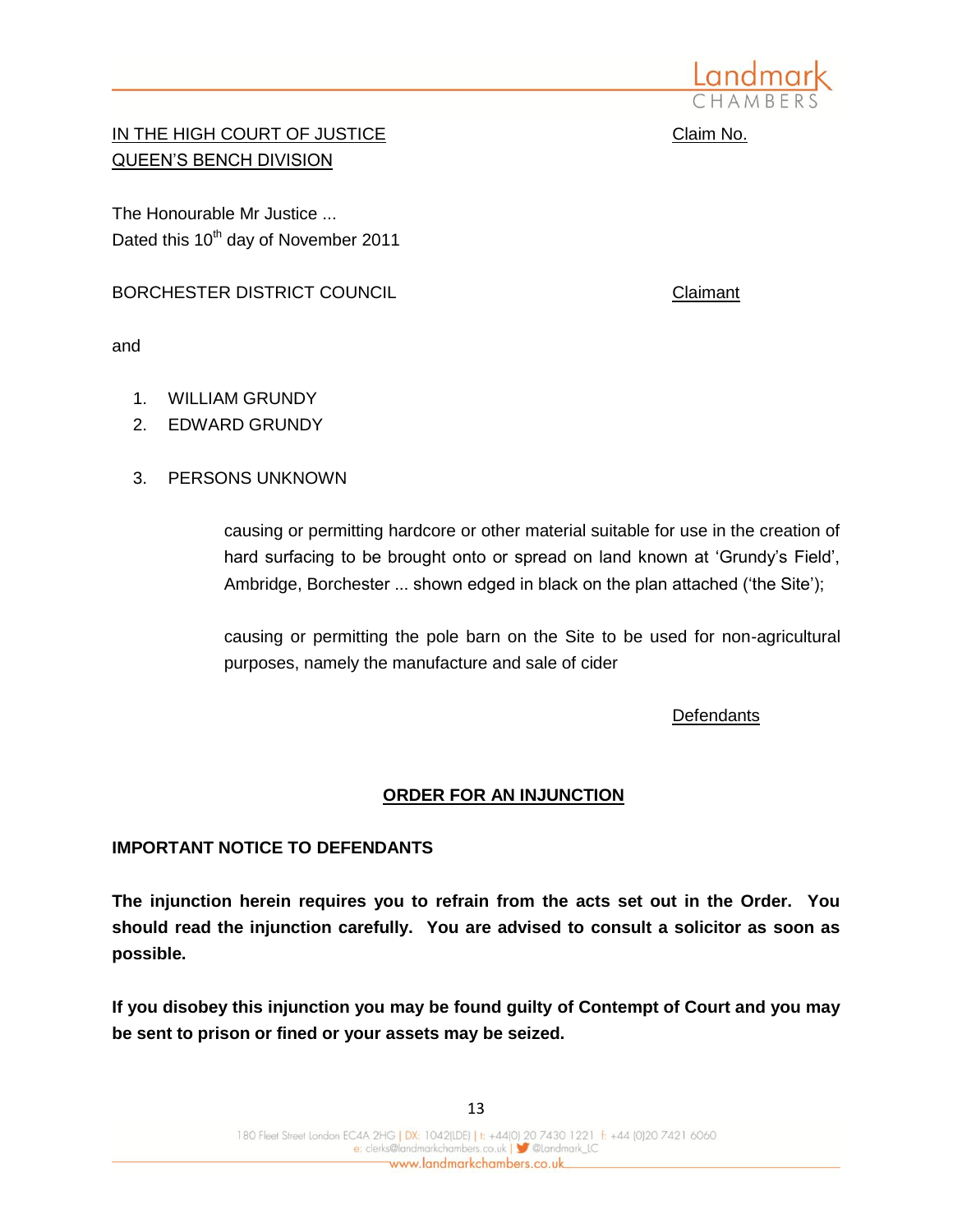

## THE APPLICATION

An application was made to the Court by counsel for the Claimant. The application was made without notice to the Defendants.

The judge read the documents listed in Schedule 1 herein and accepted the undertakings in Schedule 2 herein.

There will be further hearing in respect of this order at 10.30am on 17 November 2011.

The application relates to land known at 'Grundy's Field', Ambridge ... shown edged in black on the plan attached ('the Site')

#### THE ORDER

IT IS ORDERED that –

- 1. Until 4.30pm on 17 November 2011 the Defendants must not
	- a. cause or permit hardcore or other material suitable for use in the creation of hard surfacing to be brought onto or spread on the Site;
	- b. cause or permit the pole barn on the Site to be used for non-agricultural purposes, namely the manufacture and sale of cider.
- 2. If personal service of this order on the First and Second Defendants is not possible it may be served on them by delivering it to [residential address]. Service shall be deemed to have been effected at the time of such delivery.
- 3. This order may be served on the Third Defendant by placing the same in a clear plastic envelope attached to a stake in a prominent location at the entrance to the Site. Service shall be deemed to be effected at the time the said steps are taken.
- 4. Costs reserved.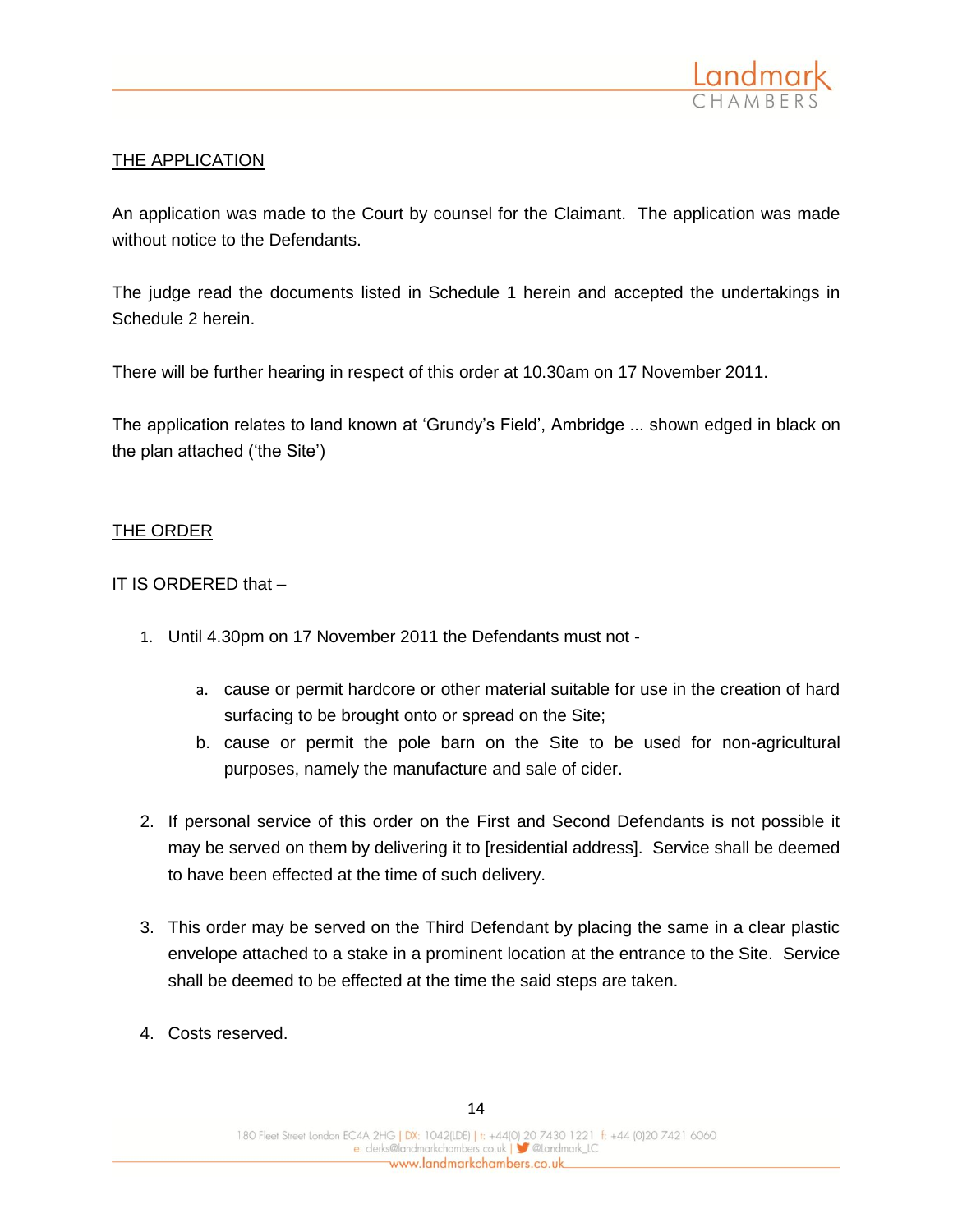

## INTERPRETATION OF THIS ORDER

A Defendant who is an individual who is ordered not to do something must not do it himself or in any other way. He must not do it through others acting on his behalf or on his instructions or with his encouragement.

The requirements of this order apply to each Defendant.

## VARIATION OF THIS ORDER

A Defendant may apply to the Court to vary or discharge this order upon giving 24 hours notice in writing to the solicitor to the Council, tel...., fax ....

#### COMMUNITCATIONS WITH THE COURT

All communications to the Court about this Order should be sent to … The offices are open between 10 am and 4:30 pm Monday to Friday.

#### Schedule 1

The claim form and application notice herein First and second witness statements of ... dated ... and the exhibits thereto.

#### Schedule 2

The Claimant gave the following undertakings to the Court –

1. As soon as practicable to serve this order, the application herein, the above witness statements and the claim form by the means referred to in paragraphs 2-3 above.